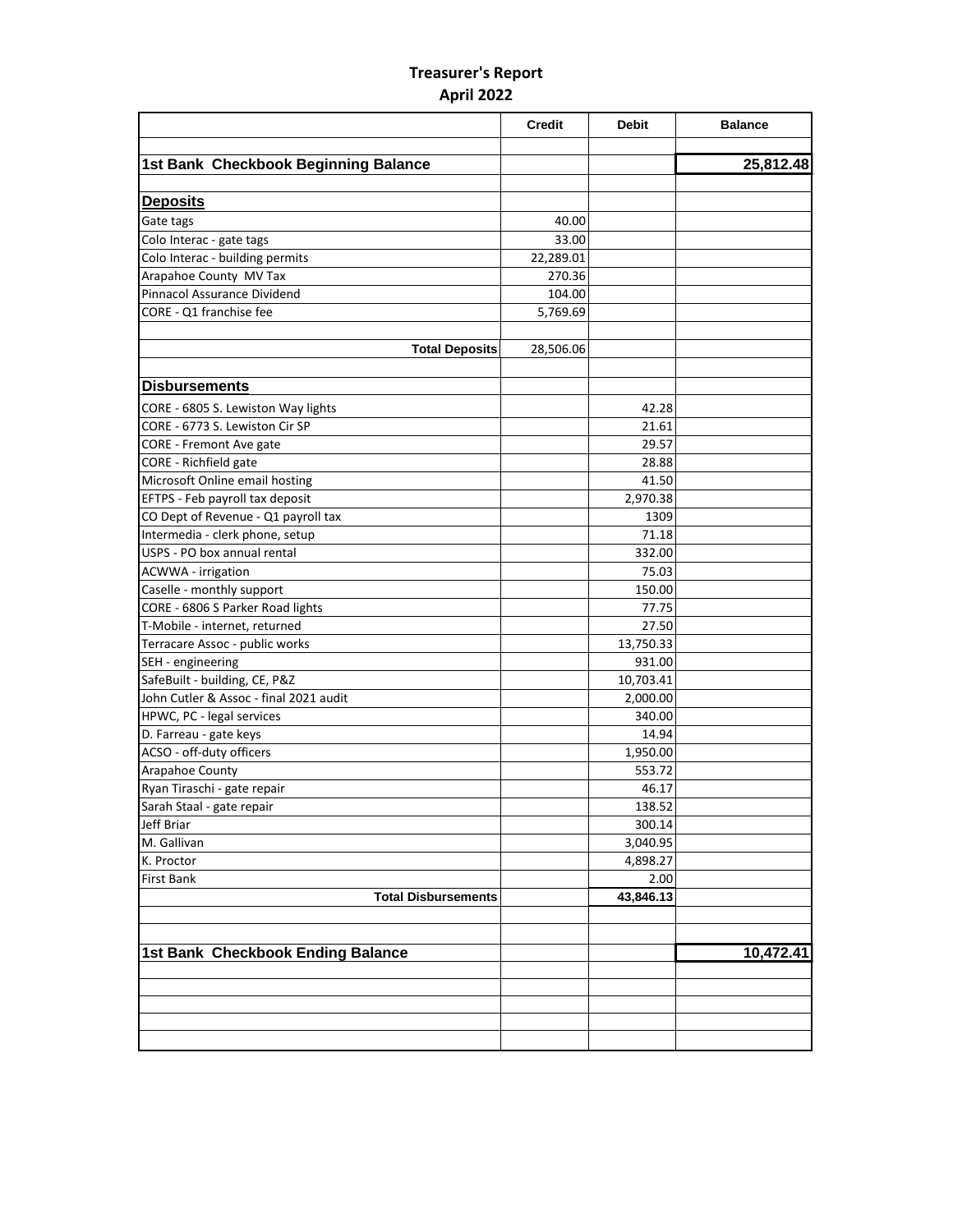## **Treasurer's Report April 2022**

|                                                             | <b>Credit</b> | <b>Debit</b> |                                      | <b>Balance</b>          |
|-------------------------------------------------------------|---------------|--------------|--------------------------------------|-------------------------|
| <b>ColoTrust General Fund Beginning Balance</b>             |               |              |                                      |                         |
|                                                             |               |              | \$                                   | 987,649.64              |
| <b>Deposits</b>                                             |               |              |                                      |                         |
| Cigarette Tax                                               |               |              |                                      |                         |
| Sales Tax                                                   | 42,090.74     |              |                                      |                         |
| Arapahoe County                                             | 13,749.31     |              |                                      |                         |
| Mineral Lease Distribution                                  | 0.00          |              |                                      |                         |
| Severance Tax                                               | 0.00          |              |                                      |                         |
| <b>HUTF</b>                                                 | 3,449.32      |              |                                      |                         |
| <b>Public Service</b>                                       |               |              |                                      |                         |
|                                                             | 1,555.40      |              |                                      |                         |
| Interest Income                                             | 380.77        |              |                                      |                         |
| <b>Total Deposits</b>                                       | 61,225.54     |              |                                      |                         |
| <b>Disbursements</b>                                        |               |              |                                      |                         |
| Transfer to CTF to correct error                            |               | 2,602.22     |                                      |                         |
| <b>Total Disbursements</b>                                  |               | 2,602.22     |                                      |                         |
|                                                             |               |              |                                      |                         |
| <b>ColoTrust General Fund Ending Balance</b>                |               |              | $\overline{\boldsymbol{\mathsf{s}}}$ | 1,046,272.96            |
|                                                             |               |              |                                      |                         |
|                                                             |               |              |                                      |                         |
| <b>ColoTrust CTF Fund Beginning Balance (Lottery Money)</b> |               |              |                                      |                         |
|                                                             |               |              | \$                                   | 27,604.63               |
| <b>Deposits</b>                                             |               |              |                                      |                         |
| <b>CTF Funds</b>                                            | 2,602.55      |              |                                      |                         |
| Interest Income                                             | 10.96         |              |                                      |                         |
| <b>Total CTF Deposits</b>                                   | 2,613.51      |              |                                      |                         |
|                                                             |               |              |                                      |                         |
| <b>Disbursements</b>                                        |               |              |                                      |                         |
| <b>Transfer to General Fund</b>                             |               | 0.00         |                                      |                         |
| <b>Total CTF Disbursements</b>                              |               | 0.00         |                                      |                         |
|                                                             |               |              |                                      |                         |
| <b>ColoTrust CTF Fund Ending Balance</b>                    |               |              | \$                                   |                         |
|                                                             |               |              |                                      |                         |
|                                                             |               |              |                                      |                         |
| <b>ColoTrust Open Space - Beginning Balance</b>             |               |              |                                      |                         |
|                                                             |               |              | \$                                   | 182,361.00              |
| <b>Deposits</b>                                             |               |              |                                      |                         |
| Arapahoe County Shareback                                   | 0.00          |              |                                      |                         |
| Interest Income                                             | 67.33         |              |                                      |                         |
| <b>Total Deposits</b>                                       | 67.33         |              |                                      |                         |
|                                                             |               |              |                                      |                         |
| <b>Disbursements</b>                                        |               |              |                                      |                         |
| Transfer to General Fund                                    |               | 0.00         |                                      |                         |
| <b>Total Disbursements</b>                                  |               | 0.00         |                                      |                         |
| <b>ColoTrust Open Space Ending Balance</b>                  |               |              | \$                                   | 30,218.14<br>182,428.33 |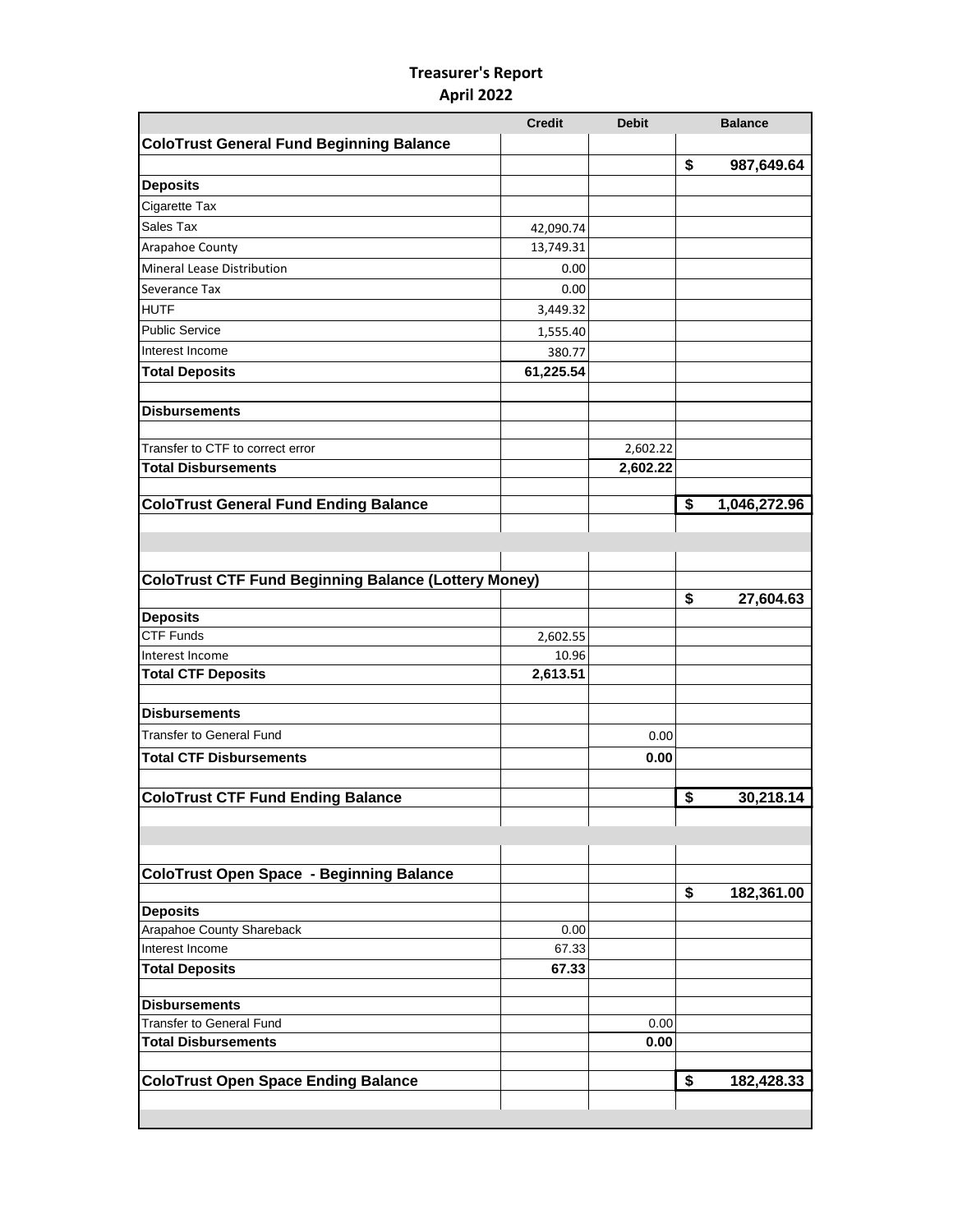## **Treasurer's Report April 2022**

|                                                       | <b>Credit</b> | <b>Debit</b> | <b>Balance</b>  |
|-------------------------------------------------------|---------------|--------------|-----------------|
|                                                       |               |              |                 |
| <b>ColoTrust Amer Rescue Plan - Beginning Balance</b> |               |              |                 |
|                                                       |               |              | \$<br>85,070.60 |
| <b>Deposits</b>                                       |               |              |                 |
| State of Colorado                                     | 0.00          |              |                 |
| Interest Income                                       | 31.41         |              |                 |
| <b>Total Deposits</b>                                 | 31.41         |              |                 |
| <b>Disbursements</b>                                  |               |              |                 |
| <b>Transfer to General Fund</b>                       |               |              |                 |
| <b>Total Disbursements</b>                            |               | 0.00         |                 |
|                                                       |               | 0.00         |                 |
| <b>ColoTrust Amer Rescue Plan Ending Balance</b>      |               |              |                 |
|                                                       |               |              | \$<br>85,102.01 |
|                                                       |               |              |                 |
|                                                       |               |              |                 |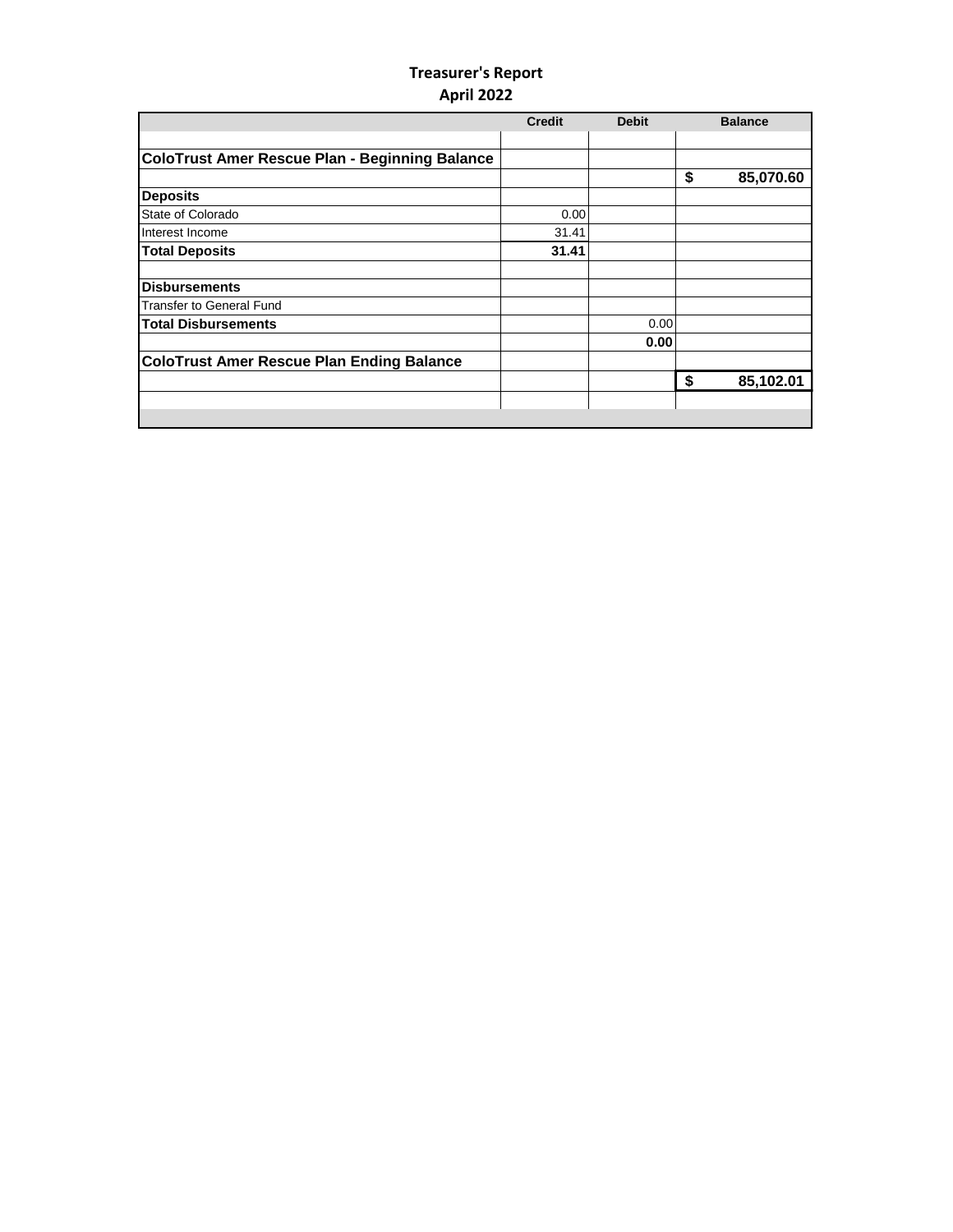#### GENERAL FUND

#### ASSETS

| 10-10220 CASH ON DEPOSIT - 1ST BANK     | 10.401.50    |
|-----------------------------------------|--------------|
| 10-10310 CASH - COUNTY TREASURER        | 17.420.71    |
| 10-10410 INVESTMENT ACCOUNT - COLOTRUST | 1.046.272.63 |
| 10-11500 PROPERTY TAX RECEIVABLE        | 50.287.13    |
| 10-13110 DUE FROM CTF                   | 3.559.47     |
| 10-13190 DUE FROM ARP FUNDS             | 5.387.58     |
|                                         |              |

TOTAL ASSETS 1,133,329.02

# LIABILITIES AND EQUITY

#### LIABILITIES

|          | 10-20100 ACCOUNTS PAYABLE               | 70.91)    |
|----------|-----------------------------------------|-----------|
| 10-21100 | <b>PAYROLL PAYABLES</b>                 | .05)      |
| 10-21110 | PAYROLL TAXES PAYABLE                   | 3,098.71  |
|          | 10-22000 A.C. USE TAX PAYABLE           | 1,066.27  |
| 10-22210 | DEFERRED PROPERTY TAX                   | 50,287.13 |
| 10-22420 | LAND USE ESCROW - WORSHAM GRAD          | 61.87     |
| 10-22470 | LAND USE ESCROW - OLOL                  | 191.84    |
| 10-22590 | <b>LAND USE ESCROW - MILLER</b>         | 260.19    |
|          | 10-22700 LAND USE ESCROW - GARRETT      | 198.43    |
|          | 10-22720 LAND USE ESCROW - B. JOHNSON   | 403.50)   |
|          | 10-22730 LAND USE ESCROW - JIN PAK      | 3,500.00  |
|          | 10-22765 LAND USE ESCROW - SEEVERS      | 441.76    |
|          | 10-22770 LAND USE ESCROW - JACKSON      | 2,537.00  |
|          | 10-22780 LAND USE ESCROW - NORDELL      | 977.45    |
|          | 10-22785 LAND USE ESCROW - VAUTIER      | 373.39    |
|          | 10-22800 LAND USE ESCROW - HEARTLAND    | 287.94)   |
|          | 10-22815 LAND USE ESCROW - QDOBA        | 226.87    |
| 10-22820 | LAND USE ESCROW - SANITKHUM             | 460.86)   |
|          | 10-22830 LAND USE ESCROW - MILLER LOT C | 187.09    |
| 10-22840 | LAND USE ESCROW - MILLER GUEST          | 196.06    |
| 10-22850 | LAND USE ESCROW - GONZALES              | 2,718.63  |
| 10-22860 | LAND USE ESCROW - MOR/FURBERG           | 50.85     |
|          | 10-22870 LAND USE ESCROW - WAMBSGANSS   | 177.50)   |
| 10-22880 | LAND USE ESCROW- C. JONES               | 717.77    |
| 10-22890 | LAND USE ESCROW - KAPPA CONSUL          | 195.65    |
|          | 10-22900 LAND USE ESCROW - BEHR         | 255.50    |
| 10-22910 | LAND USE ESCROW-WAMBSGANSS NEW          | 883.38    |
|          | 10-22920 LAND USE ESCROW - KUBALA       | 590.15)   |
| 10-22930 | <b>LAND USE ESCROW - MONTANO</b>        | 200.00    |
|          | 10-22940 LAND USE ESCROW - ALKAYALI     | 109.75    |

TOTAL LIABILITIES 66,744.68

FUND EQUITY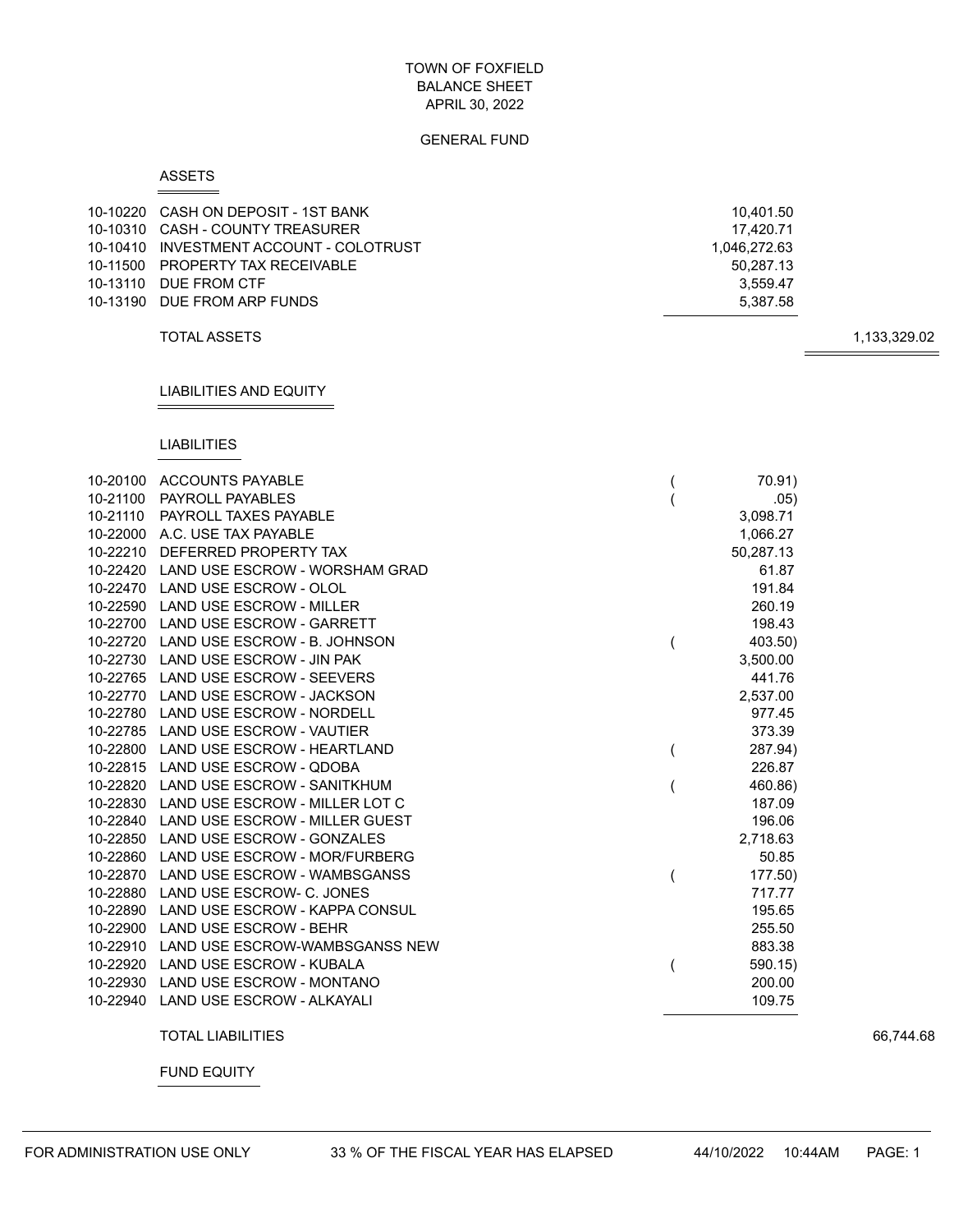|          | 10-28970 FUND BAL RESRVD-LAW ENFORCEMNT                                                        |                           | 21,000.00    |              |
|----------|------------------------------------------------------------------------------------------------|---------------------------|--------------|--------------|
| 10-29800 | UNAPPROPRIATED FUND BALANCE:<br>FUND BALANCE - UNRESTRICTED<br>REVENUE OVER EXPENDITURES - YTD | 1,011,171.55<br>34.412.79 |              |              |
|          | <b>BALANCE - CURRENT DATE</b>                                                                  |                           | 1,045,584.34 |              |
|          | <b>TOTAL FUND EQUITY</b>                                                                       |                           |              | 1,066,584.34 |
|          | TOTAL LIABILITIES AND EQUITY                                                                   |                           |              | 1,133,329.02 |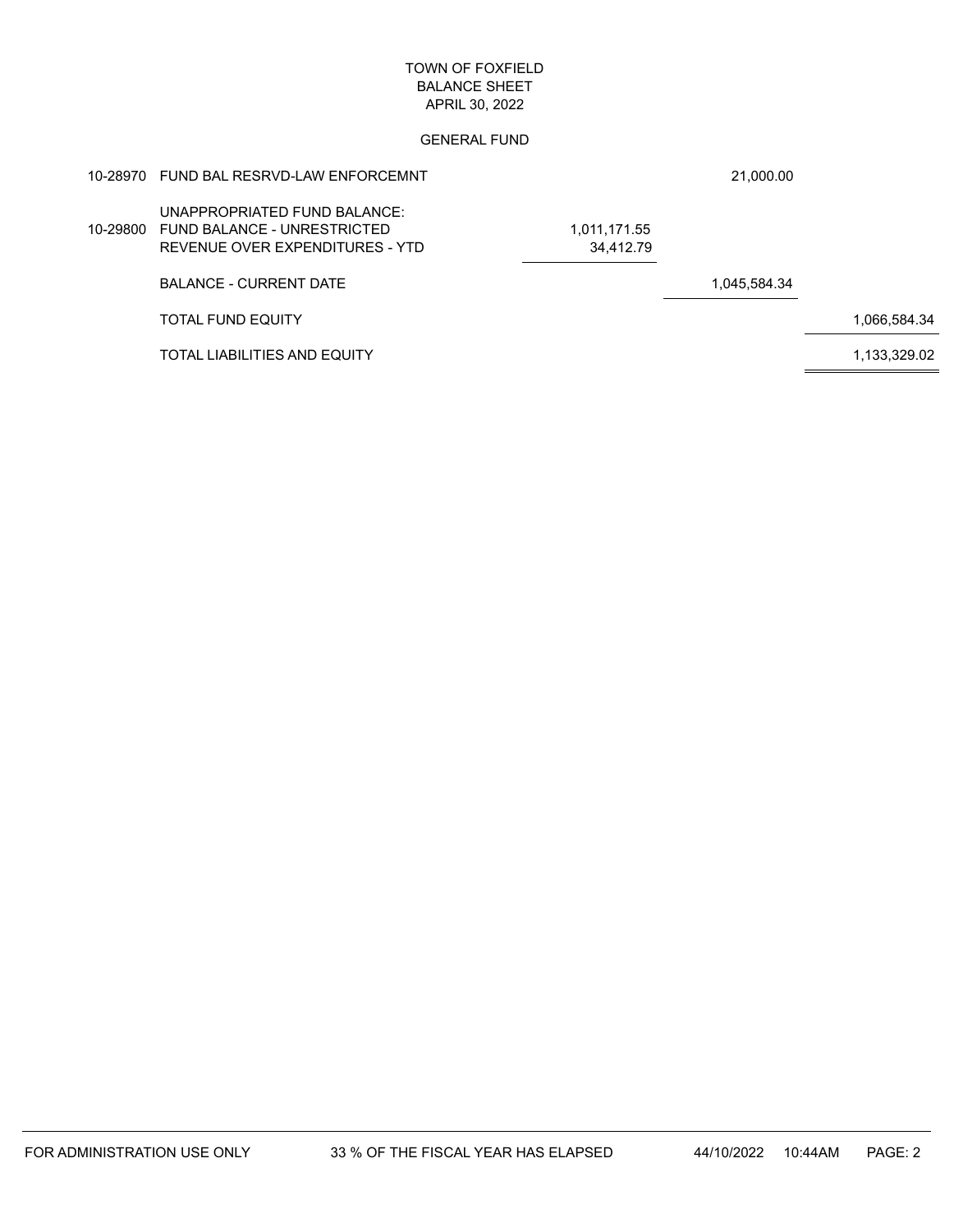#### OPEN SPACE FUND

#### ASSETS

 $\overline{\phantom{a}}$ 

 $\overline{\phantom{a}}$ 

|          | 22-10410 INVESTMENT ACCOUNT - COLOTRUST                                                |                      | 182,428.33 |            |
|----------|----------------------------------------------------------------------------------------|----------------------|------------|------------|
|          | <b>TOTAL ASSETS</b>                                                                    |                      |            | 182,428.33 |
|          | <b>LIABILITIES AND EQUITY</b>                                                          |                      |            |            |
|          | <b>FUND EQUITY</b>                                                                     |                      |            |            |
| 22-29800 | UNAPPROPRIATED FUND BALANCE:<br><b>FUND BALANCE</b><br>REVENUE OVER EXPENDITURES - YTD | 182,296.26<br>132.07 |            |            |
|          | <b>BALANCE - CURRENT DATE</b>                                                          |                      | 182,428.33 |            |
|          | <b>TOTAL FUND EQUITY</b>                                                               |                      |            | 182,428.33 |
|          | TOTAL LIABILITIES AND EQUITY                                                           |                      |            | 182,428.33 |
|          |                                                                                        |                      |            |            |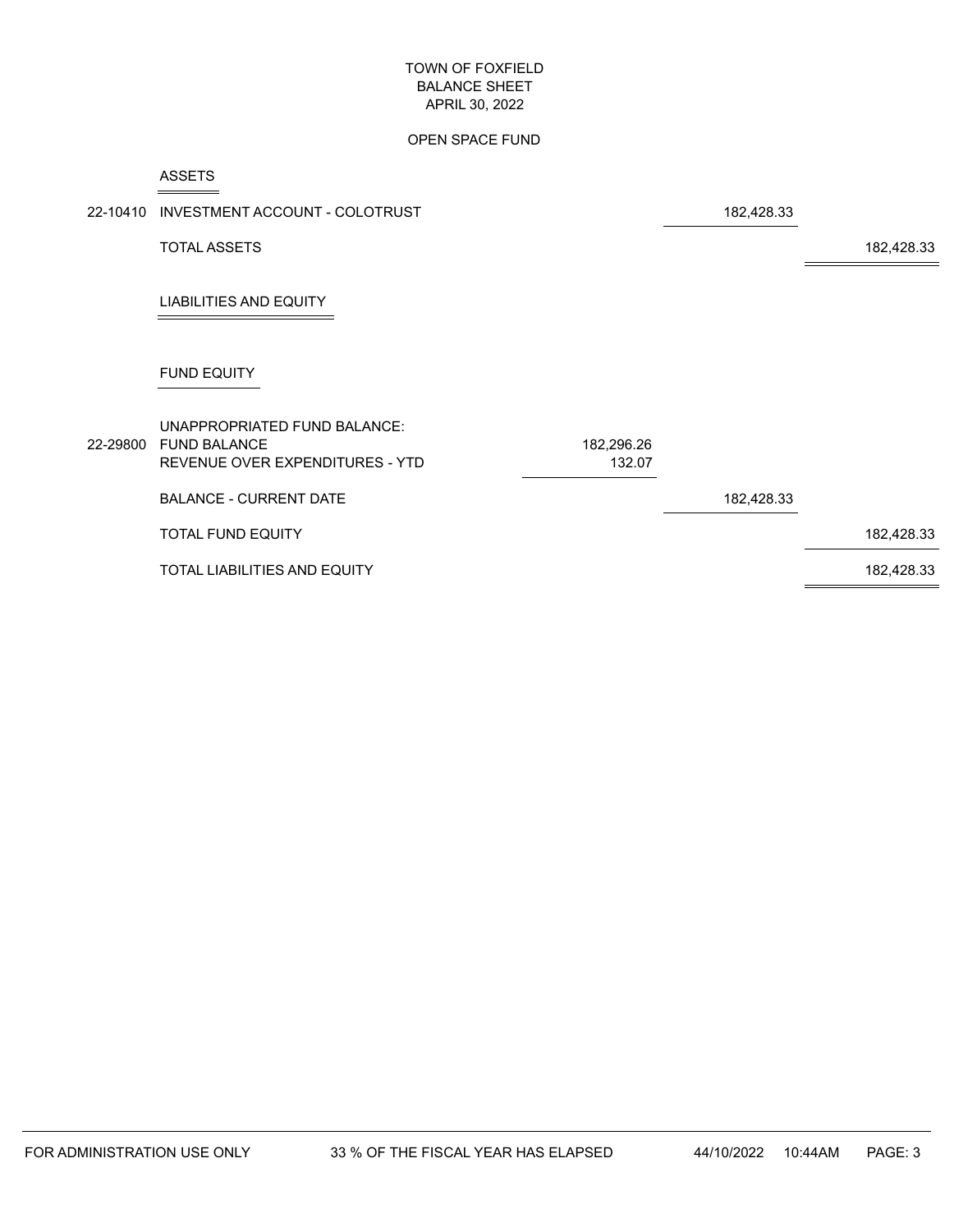#### AMERICAN RESCUE PLAN FUND

|          | <b>ASSETS</b>                                                                          |                        |                        |           |
|----------|----------------------------------------------------------------------------------------|------------------------|------------------------|-----------|
| 23-10410 | INVESTMENT ACCOUNT - COLOTRUST<br>23-13120 DUE TO GENERAL FUND                         |                        | 85,102.01<br>5,387.58) |           |
|          | <b>TOTAL ASSETS</b>                                                                    |                        |                        | 79,714.43 |
|          | <b>LIABILITIES AND EQUITY</b>                                                          |                        |                        |           |
|          | <b>FUND EQUITY</b>                                                                     |                        |                        |           |
| 23-29800 | UNAPPROPRIATED FUND BALANCE:<br><b>FUND BALANCE</b><br>REVENUE OVER EXPENDITURES - YTD | 85,039.10<br>5,324.67) |                        |           |
|          | <b>BALANCE - CURRENT DATE</b>                                                          |                        | 79,714.43              |           |
|          | <b>TOTAL FUND EQUITY</b>                                                               |                        |                        | 79,714.43 |
|          | TOTAL LIABILITIES AND EQUITY                                                           |                        |                        | 79,714.43 |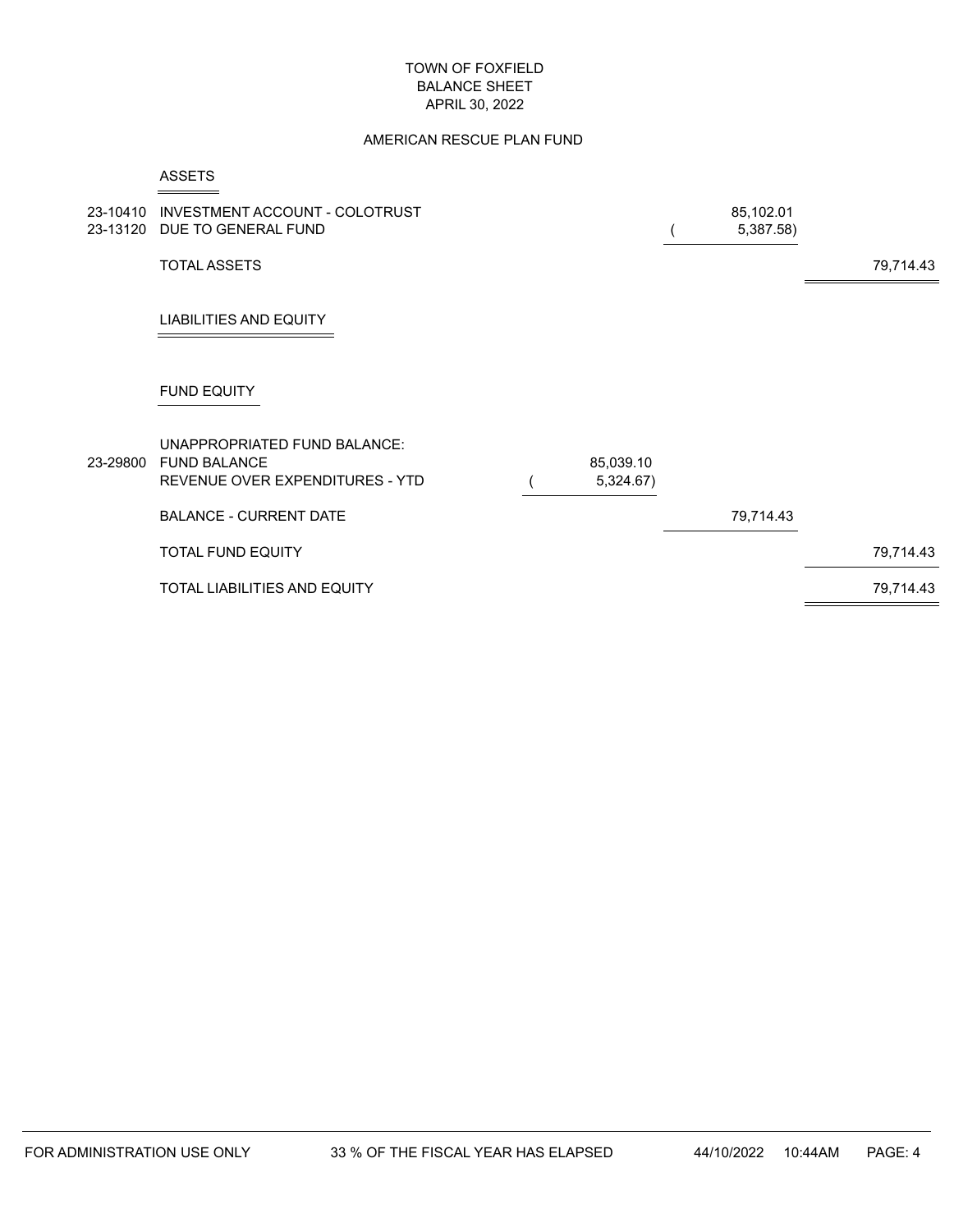**CTF** 

|          | <b>ASSETS</b>                                                                          |                       |           |           |
|----------|----------------------------------------------------------------------------------------|-----------------------|-----------|-----------|
| 31-10410 | INVESTMENT ACCOUNT - COLOTRUST                                                         |                       | 30,218.14 |           |
|          | <b>TOTAL ASSETS</b>                                                                    |                       |           | 30,218.14 |
|          | <b>LIABILITIES AND EQUITY</b>                                                          |                       |           |           |
|          | <b>LIABILITIES</b>                                                                     |                       |           |           |
| 31-23110 | DUE TO GENERAL FUND                                                                    |                       | 1,853.17  |           |
|          | <b>TOTAL LIABILITIES</b>                                                               |                       |           | 1,853.17  |
|          | <b>FUND EQUITY</b>                                                                     |                       |           |           |
| 31-29800 | UNAPPROPRIATED FUND BALANCE:<br><b>FUND BALANCE</b><br>REVENUE OVER EXPENDITURES - YTD | 27,183.16<br>1,181.81 |           |           |
|          | <b>BALANCE - CURRENT DATE</b>                                                          |                       | 28,364.97 |           |
|          | <b>TOTAL FUND EQUITY</b>                                                               |                       |           | 28,364.97 |
|          | TOTAL LIABILITIES AND EQUITY                                                           |                       |           | 30,218.14 |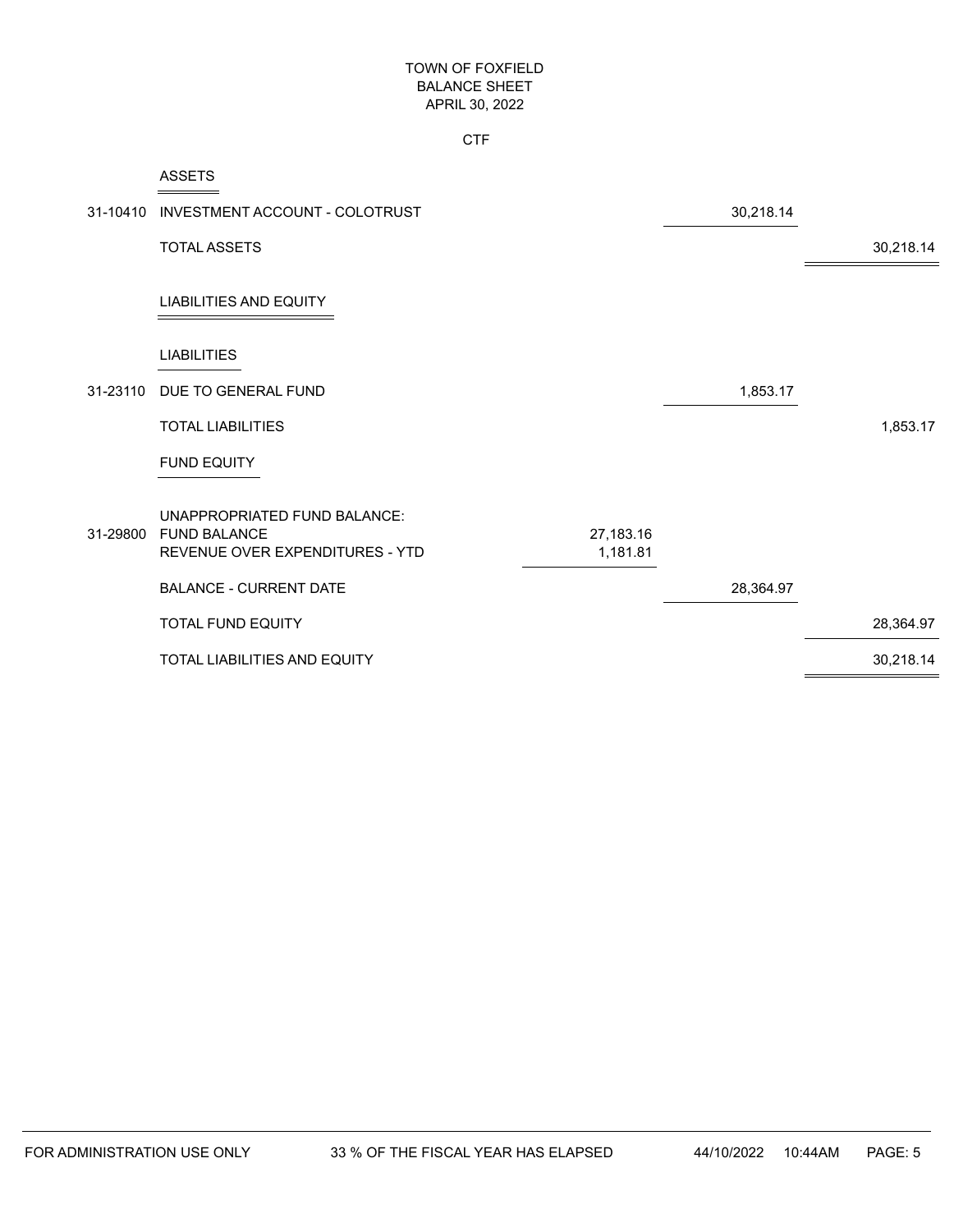|           |                                       | PERIOD ACTUAL | <b>YTD ACTUAL</b> | <b>BUDGET</b> | <b>UNEARNED</b> | <b>PCNT</b> |
|-----------|---------------------------------------|---------------|-------------------|---------------|-----------------|-------------|
|           | <b>TAXES AND FRANCHISE FEES</b>       |               |                   |               |                 |             |
| 10-31-111 | <b>CURRENT PROPERTY TAX</b>           | 17,768.32     | 69,352.67         | 119,640.00    | 50,287.33       | 58.0        |
| 10-31-121 | SPECIFIC OWNERSHIP TAX                | 580.67        | 2,528.10          | 7,000.00      | 4,471.90        | 36.1        |
| 10-31-161 | <b>XCEL FRANCHISE FEE</b>             | 1,555.40      | 6,076.34          | 7,000.00      | 923.66          | 86.8        |
| 10-31-162 | <b>IREA FRANCHISE FEE</b>             | 5,769.69      | 5,769.69          | 22,000.00     | 16,230.31       | 26.2        |
| 10-31-163 | <b>CABLE TELEVISION FEES</b>          | .00           | 125.59            | 4,800.00      | 4.674.41        | 2.6         |
| 10-31-191 | <b>CURRENT PROPERTY TAX INTEREST</b>  | 3.44          | 7.42              | 100.00        | 92.58           | 7.4         |
| 10-31-311 | <b>SALES TAX</b>                      | 42,361.10     | 165,975.25        | 450,000.00    | 284,024.75      | 36.9        |
| 10-31-312 | USE TAX                               | 10,425.00     | 15,225.00         | 20,000.00     | 4,775.00        | 76.1        |
|           | <b>TOTAL TAXES AND FRANCHISE FEES</b> | 78,463.62     | 265,060.06        | 630,540.00    | 365,479.94      | 42.0        |
|           | <b>LICENSES AND PERMITS</b>           |               |                   |               |                 |             |
| 10-32-211 | <b>LIQUOR LICENSES</b>                | .00           | .00               | 300.00        | 300.00          | 0.          |
| 10-32-215 | <b>BUSINESS LICENSES</b>              | .00           | 210.00            | 350.00        | 140.00          | 60.0        |
| 10-32-219 | <b>COMMUNIQUE ADS</b>                 | .00           | .00               | 200.00        | 200.00          | .0          |
| 10-32-221 | <b>BUILDING PERMITS</b>               | 10,898.73     | 19,884.00         | 35,000.00     | 15,116.00       | 56.8        |
| 10-32-222 | <b>STREET CUT PERMITS/ROW</b>         | .00           | .00               | 300.00        | 300.00          | 0.          |
| 10-32-223 | <b>GRADING PERMITS</b>                | .00           | .00               | 150.00        | 150.00          | 0.          |
| 10-32-224 | ZONING REVIEW REVENUE                 | .00           | .00               | 100.00        | 100.00          | .0          |
| 10-32-225 | <b>ENGINEERING REVIEW REVENUE</b>     | .00           | 148.00            | 500.00        | 352.00          | 29.6        |
| 10-32-226 | <b>DRIVEWAY PERMITS</b>               | .00           | 600.00            | 250.00        | 350.00)         | 240.0       |
|           | TOTAL LICENSES AND PERMITS            | 10,898.73     | 20,842.00         | 37,150.00     | 16,308.00       | 56.1        |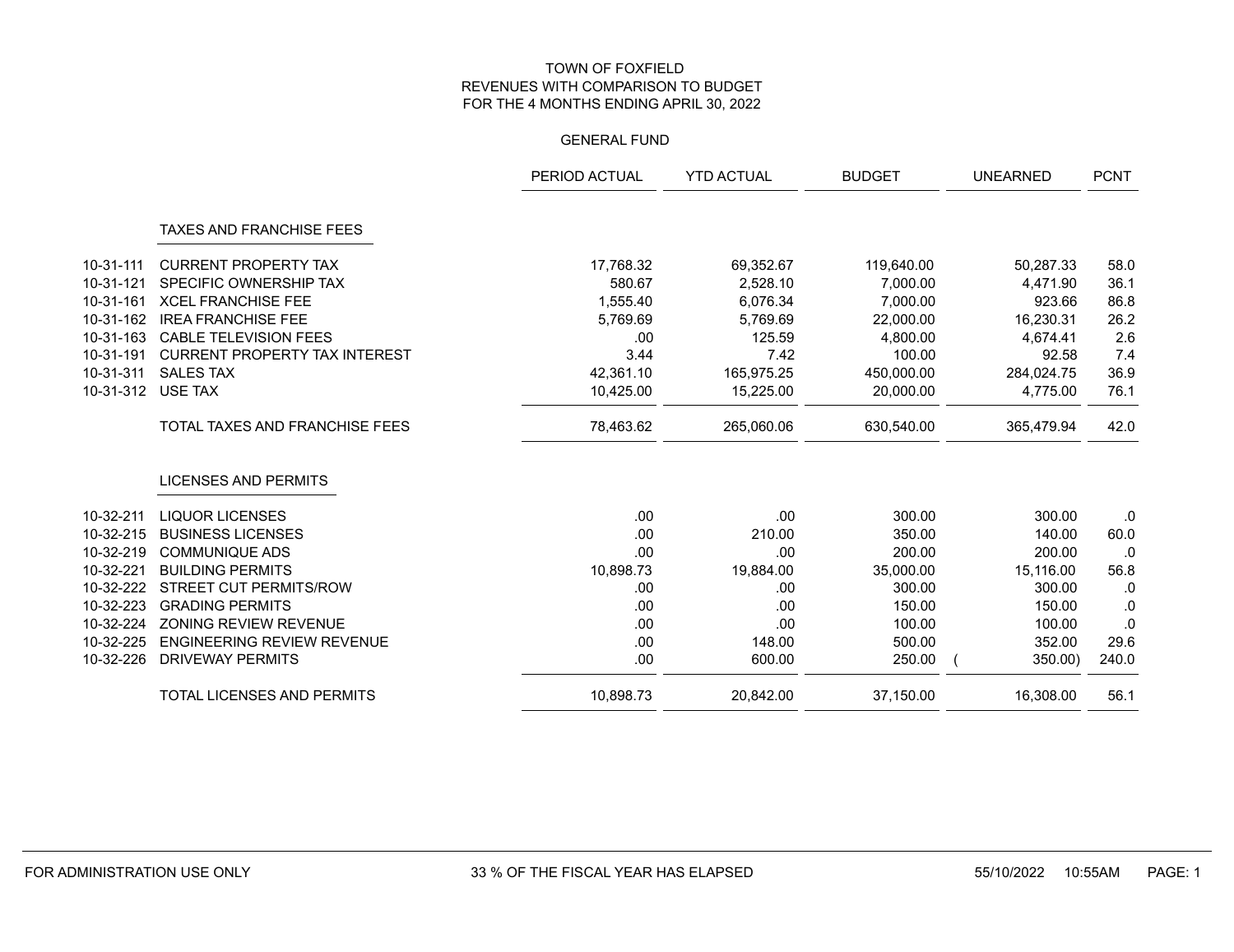|           |                                      | PERIOD ACTUAL | <b>YTD ACTUAL</b> | <b>BUDGET</b> | <b>UNEARNED</b> | <b>PCNT</b> |
|-----------|--------------------------------------|---------------|-------------------|---------------|-----------------|-------------|
|           | <b>INTERGOVERNMENTAL</b>             |               |                   |               |                 |             |
| 10-33-321 | MOTOR VEHICLE REGISTRATN FEES        | 460.87        | 1,305.38          | 3,500.00      | 2,194.62        | 37.3        |
| 10-33-342 | <b>CIGARETTE TAX</b>                 | .00           | 338.24            | 1,200.00      | 861.76          | 28.2        |
| 10-33-350 | <b>SEVERANCE TAX</b>                 | .00           | .00               | 400.00        | 400.00          | .0          |
| 10-33-352 | <b>HIGHWAY USER TAX</b>              | 3,449.32      | 11,357.91         | 30,000.00     | 18,642.09       | 37.9        |
| 10-33-360 | <b>MINERAL LEASE</b>                 | .00.          | .00               | 133.00        | 133.00          | .0          |
| 10-33-371 | COUNTY ROAD/BRIDGE LEVY              | .00           | .00               | 6,724.00      | 6,724.00        | $.0\,$      |
|           | TOTAL INTERGOVERNMENTAL              | 3,910.19      | 13,001.53         | 41,957.00     | 28,955.47       | 31.0        |
|           | <b>CHARGES FOR SERVICES</b>          |               |                   |               |                 |             |
| 10-35-510 | <b>TRAFFIC COURT REVENUES</b>        | .00           | 268.60            | 500.00        | 231.40          | 53.7        |
| 10-35-540 | <b>CHARGEBACK ADMINISTRATION FEE</b> | .00           | .00               | 100.00        | 100.00          | .0          |
|           | TOTAL CHARGES FOR SERVICES           | .00           | 268.60            | 600.00        | 331.40          | 44.8        |
|           | <b>MISCELLANEOUS</b>                 |               |                   |               |                 |             |
| 10-36-611 | <b>INTEREST EARNINGS</b>             | 380.77        | 713.98            | 600.00 (      | 113.98)         | 119.0       |
| 10-36-680 | MISCELLANEOUS/OTHER INCOME           | 177.00        | 334.00            | 1,000.00      | 666.00          | 33.4        |
|           | <b>TOTAL MISCELLANEOUS</b>           | 557.77        | 1,047.98          | 1,600.00      | 552.02          | 65.5        |
|           | <b>TOTAL FUND REVENUE</b>            | 93,830.31     | 300,220.17        | 711,847.00    | 411,626.83      | 42.2        |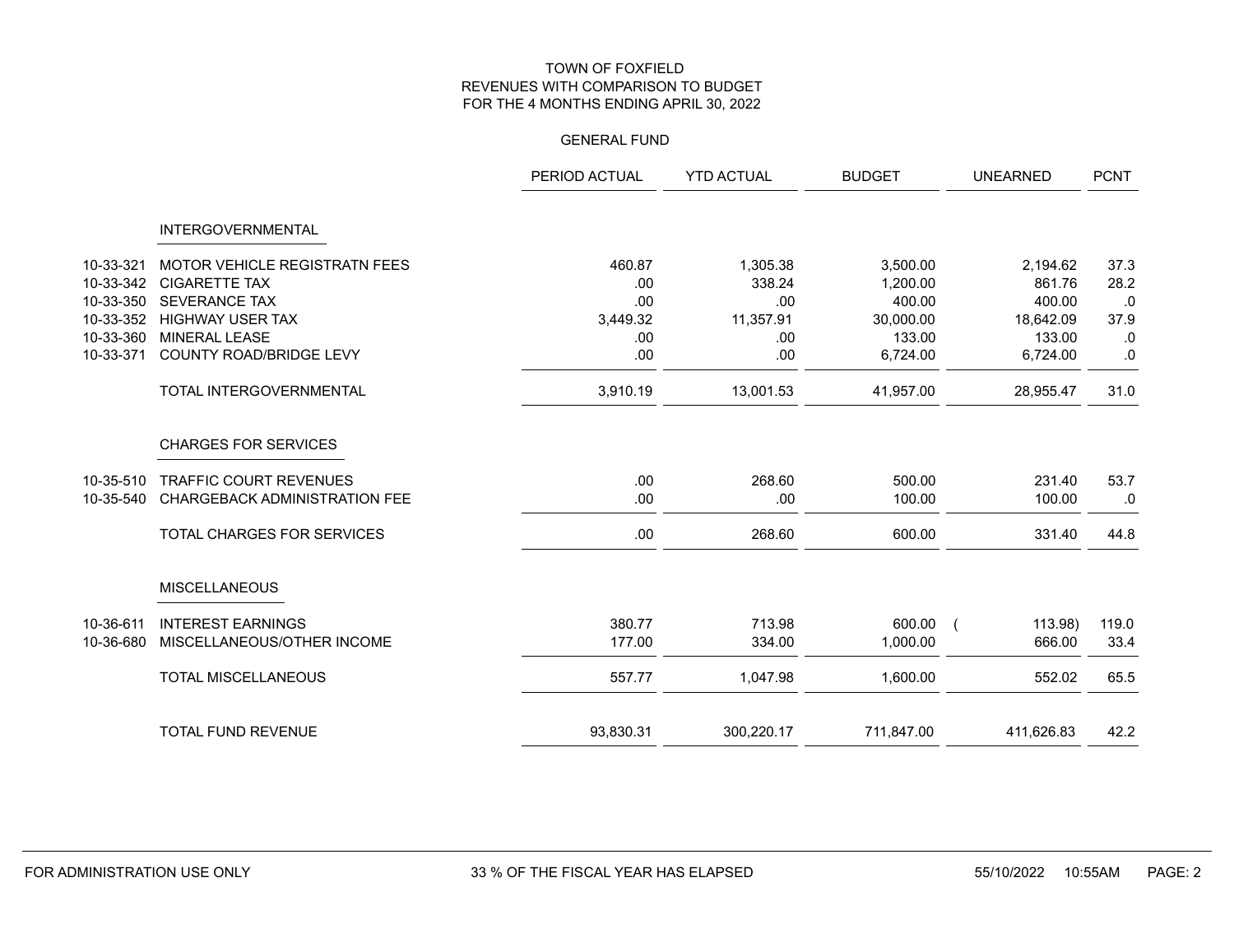|           |                                  | PERIOD ACTUAL | <b>YTD ACTUAL</b> | <b>BUDGET</b> | <b>UNEXPENDED</b> | <b>PCNT</b> |
|-----------|----------------------------------|---------------|-------------------|---------------|-------------------|-------------|
|           | <b>ADMINISTRATION</b>            |               |                   |               |                   |             |
| 10-41-110 | PERSONNEL EXPENSES               | 10,700.34     | 44,089.19         | 138,273.00    | 94,183.81         | 31.9        |
| 10-41-116 | PAYROLL TAXES                    | 818.58        | 3,372.82          | 10,578.00     | 7,205.18          | 31.9        |
| 10-41-118 | <b>WORKERS COMPENSATION INS.</b> | .00           | 472.00            | 800.00        | 328.00            | 59.0        |
| 10-41-120 | SUPPLIES/MATERIALS               | .00           | 60.48             | 700.00        | 639.52            | 8.6         |
| 10-41-130 | POSTAGE/BULK MAIL CHARGES        | 332.00        | 390.00            | 450.00        | 60.00             | 86.7        |
| 10-41-140 | <b>PRINTING</b>                  | .00           | .00               | 50.00         | 50.00             | .0          |
| 10-41-141 | <b>NEWSLETTER</b>                | .00           | .00               | 50.00         | 50.00             | $\cdot 0$   |
| 10-41-143 | MUNICIPAL CODE SUPPLEMENTS       | .00           | 1,929.78          | 1,500.00      | 429.78)           | 128.7       |
| 10-41-145 | <b>LEGAL NOTICES</b>             | .00           | 32.42             | 250.00        | 217.58            | 13.0        |
| 10-41-148 | <b>RECORDING FEES</b>            | .00           | .00               | 50.00         | 50.00             | .0          |
| 10-41-151 | <b>AUDIT</b>                     | 2,000.00      | 7,000.00          | 7,000.00      | .00               | 100.0       |
| 10-41-152 | LEGAL                            | 340.00        | 7,280.00          | 15,000.00     | 7,720.00          | 48.5        |
| 10-41-160 | <b>COUNTY TREASURER FEES</b>     | 175.23        | 691.11            | 1,196.00      | 504.89            | 57.8        |
| 10-41-170 | <b>COMMUNICATIONS/IT</b>         | 150.00        | 757.50            | 2,800.00      | 2,042.50          | 27.1        |
| 10-41-171 | TELEPHONE/INTERNET               | 98.68         | 584.04            | 1,500.00      | 915.96            | 38.9        |
| 10-41-172 | <b>E-MAIL SERVER</b>             | 41.50         | 166.00            | 500.00        | 334.00            | 33.2        |
| 10-41-180 | <b>INSURANCE</b>                 | .00           | 7,082.38          | 7,080.00      | 2.38)             | 100.0       |
| 10-41-182 | MEMBERSHIP/DUES/TRAINING         | .00           | 1,267.00          | 4,000.00      | 2,733.00          | 31.7        |
| 10-41-190 | MISCELLANEOUS EXPENSE            | .00           | 415.64            | 25,000.00     | 24,584.36         | 1.7         |
| 10-41-192 | <b>BANK SERVICE CHARGES</b>      | 4.00          | 8.00              | 24.00         | 16.00             | 33.3        |
|           | <b>TOTAL ADMINISTRATION</b>      | 14,660.33     | 75,598.36         | 216,801.00    | 141,202.64        | 34.9        |
|           | <b>ELECTIONS</b>                 |               |                   |               |                   |             |
| 10-42-121 | <b>ELECTIONS - JUDGES</b>        | .00           | .00               | 300.00        | 300.00            | $0.5\,$     |
| 10-42-131 | <b>ELECTION EXPENSES</b>         | .00           | .00               | 400.00        | 400.00            | .0          |
|           | <b>TOTAL ELECTIONS</b>           | .00           | .00               | 700.00        | 700.00            | .0          |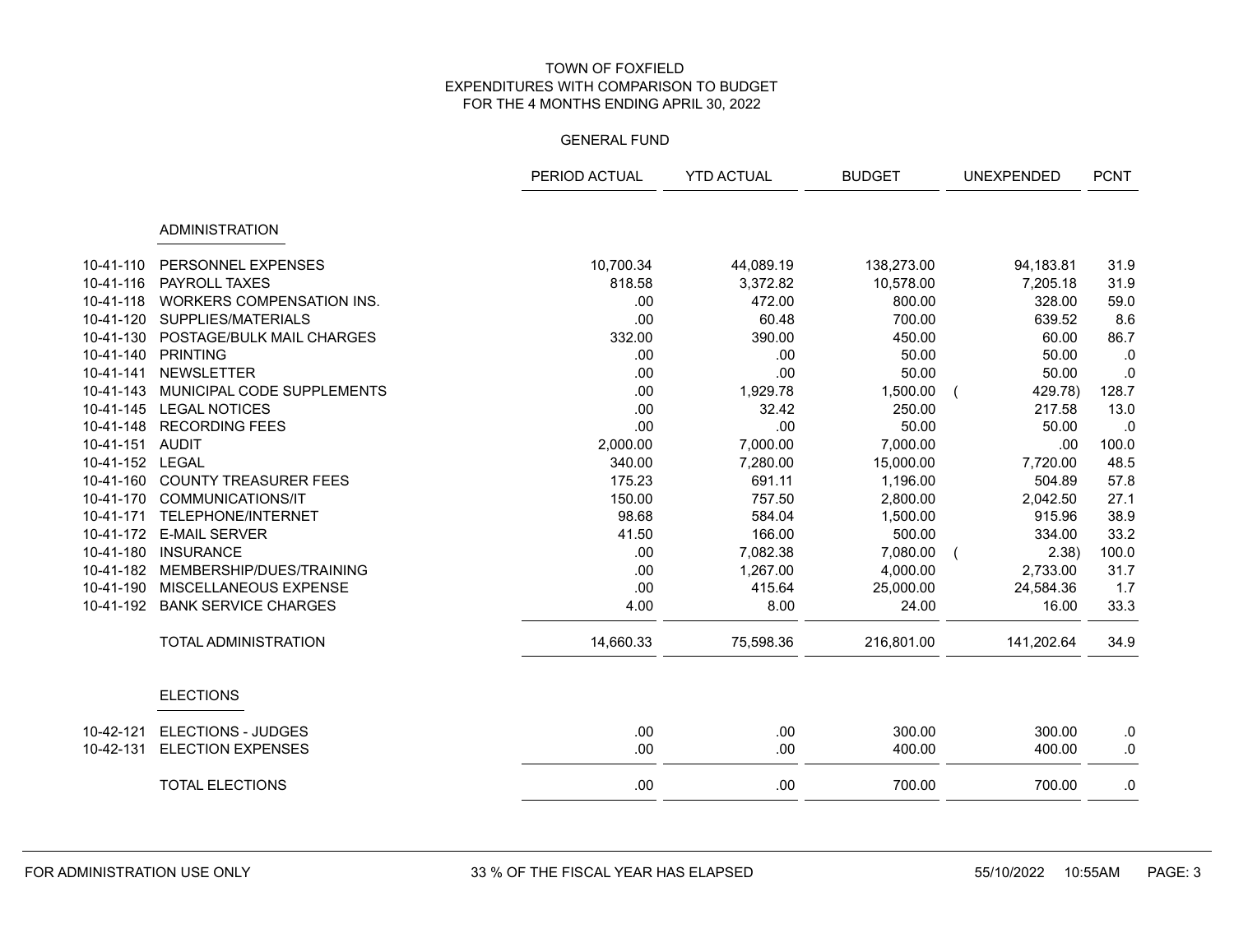|           |                               | PERIOD ACTUAL | <b>YTD ACTUAL</b> | <b>BUDGET</b> | <b>UNEXPENDED</b> | <b>PCNT</b> |
|-----------|-------------------------------|---------------|-------------------|---------------|-------------------|-------------|
|           | <b>JUDICIAL</b>               |               |                   |               |                   |             |
| 10-44-211 | <b>MUNICIPAL JUDGE</b>        | .00           | 750.00            | 3,000.00      | 2,250.00          | 25.0        |
| 10-44-220 | <b>COURT RELATED EXPENSES</b> | .00           | .00               | 5,000.00      | 5,000.00          | .0          |
|           | <b>TOTAL JUDICIAL</b>         | .00           | 750.00            | 8,000.00      | 7,250.00          | 9.4         |
|           | <b>PUBLIC SAFETY</b>          |               |                   |               |                   |             |
| 10-46-311 | <b>LAW ENFORCEMENT</b>        | .00           | 119,662.70        | 119,640.00    | 22.70)            | 100.0       |
| 10-46-314 | OFF DUTY OFFICER PATROLS      | 1,950.00      | 4,875.00          | 5,000.00      | 125.00            | 97.5        |
| 10-46-400 | <b>ANIMAL CONTROL</b>         | .00           | 260.00            | 500.00        | 240.00            | 52.0        |
|           | <b>TOTAL PUBLIC SAFETY</b>    | 1,950.00      | 124,797.70        | 125,140.00    | 342.30            | 99.7        |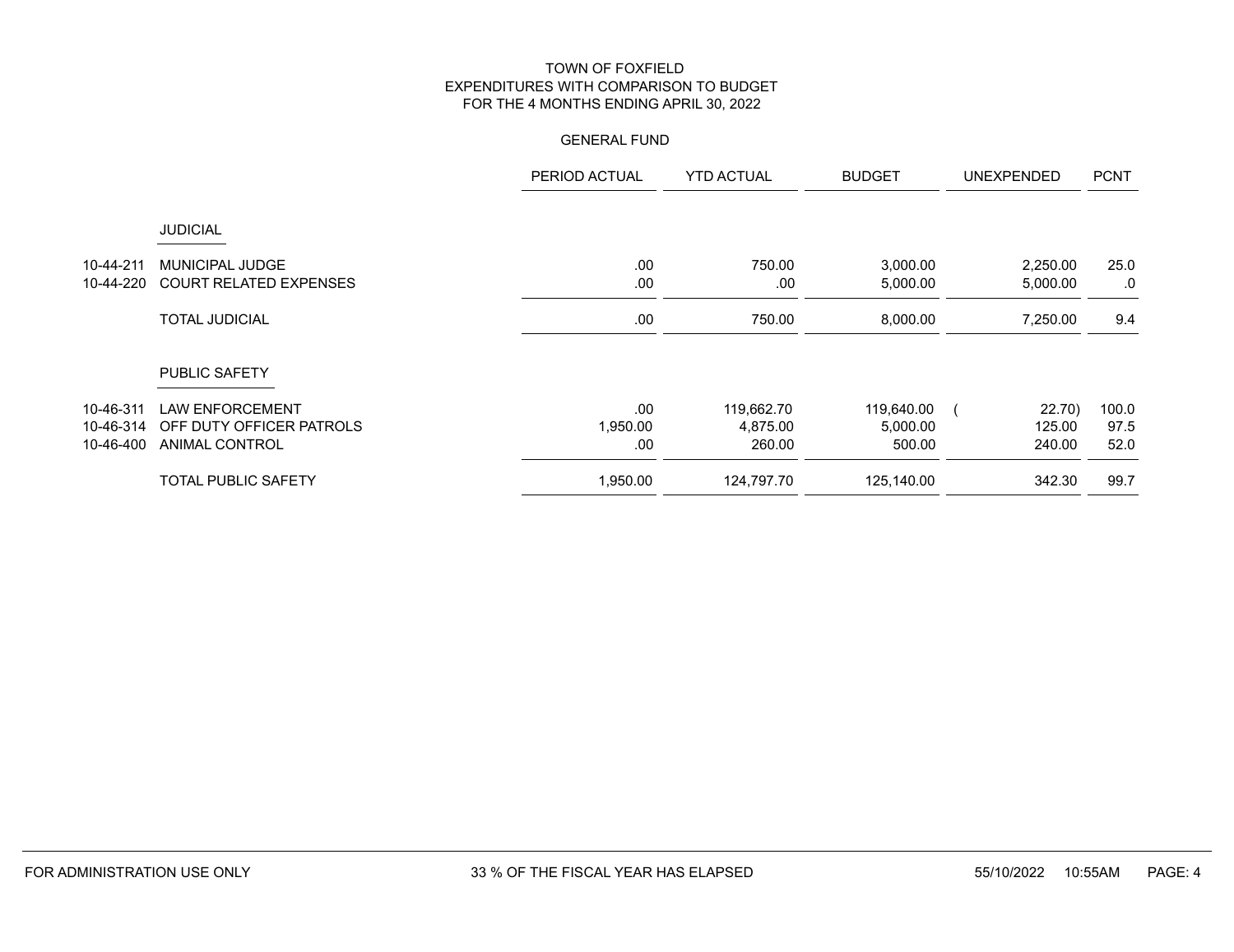|           |                                           | PERIOD ACTUAL | <b>YTD ACTUAL</b> | <b>BUDGET</b> |             | <b>PCNT</b> |
|-----------|-------------------------------------------|---------------|-------------------|---------------|-------------|-------------|
|           | <b>PUBLIC WORKS</b>                       |               |                   |               |             |             |
| 10-48-451 | <b>PLANNING</b>                           | 157.50        | 335.50            | 5,000.00      | 4,664.50    | 6.7         |
| 10-48-452 | <b>ENGINEERING</b>                        | 931.00        | 2,950.00          | 17,000.00     | 14,050.00   | 17.4        |
| 10-48-453 | <b>CODE ENFORCEMENT</b>                   | 547.50        | 1,916.25          | 10,000.00     | 8,083.75    | 19.2        |
| 10-48-454 | <b>SNOW REMOVAL</b>                       | .00           | 28,818.00         | 25,000.00     | 3,818.00    | 115.3       |
| 10-48-455 | ROW AND ISLAND MAINTENANCE                | 4,232.60      | 12,697.80         | 52,000.00     | 39,302.20   | 24.4        |
| 10-48-456 | <b>TRAFFIC CONTROL/SIGNAGE</b>            | .00           | 915.00            | 1.500.00      | 585.00      | 61.0        |
| 10-48-457 | <b>BUILDING PERMIT EXPENSES</b>           | 9,998.41      | 11,696.25         | 25,000.00     | 13,303.75   | 46.8        |
| 10-48-458 | ST. CUT/ROW PERMIT EXPENSES               | .00           | .00               | 300.00        | 300.00      | .0          |
| 10-48-459 | <b>STREET LIGHTS</b>                      | 120.03        | 484.44            | 1,200.00      | 715.56      | 40.4        |
| 10-48-460 | <b>ENGINEERING ROAD MAINTENANCE</b>       | .00           | .00               | 17,000.00     | 17,000.00   | .0          |
| 10-48-461 | <b>GATE ELECTRICITY &amp; MAINTENANCE</b> | 3,145.39      | 4,671.08          | 6,000.00      | 1,328.92    | 77.9        |
| 10-48-500 | COMM EVENTS (PARADE, DIRECTORY)           | .00.          | .00               | 6,000.00      | 6,000.00    | .0          |
| 10-48-600 | <b>STORAGE UNIT</b>                       | .00           | 177.00            | 675.00        | 498.00      | 26.2        |
|           | <b>TOTAL PUBLIC WORKS</b>                 | 19,132.43     | 64,661.32         | 166,675.00    | 102,013.68  | 38.8        |
|           | <b>CAPITAL EXPENDITURES</b>               |               |                   |               |             |             |
| 10-58-800 | CAPITAL EXP > \$5,000.00                  | .00           | .00               | 302,000.00    | 302,000.00  | .0          |
|           | <b>TOTAL CAPITAL EXPENDITURES</b>         | .00           | .00               | 302,000.00    | 302,000.00  | .0          |
|           | <b>TOTAL FUND EXPENDITURES</b>            | 35,742.76     | 265,807.38        | 819,316.00    | 553,508.62  | 32.4        |
|           |                                           |               |                   |               |             |             |
|           | NET REVENUE OVER EXPENDITURES             | 58,087.55     | 34,412.79         | 107,469.00) ( | 141,881.79) | 32.0        |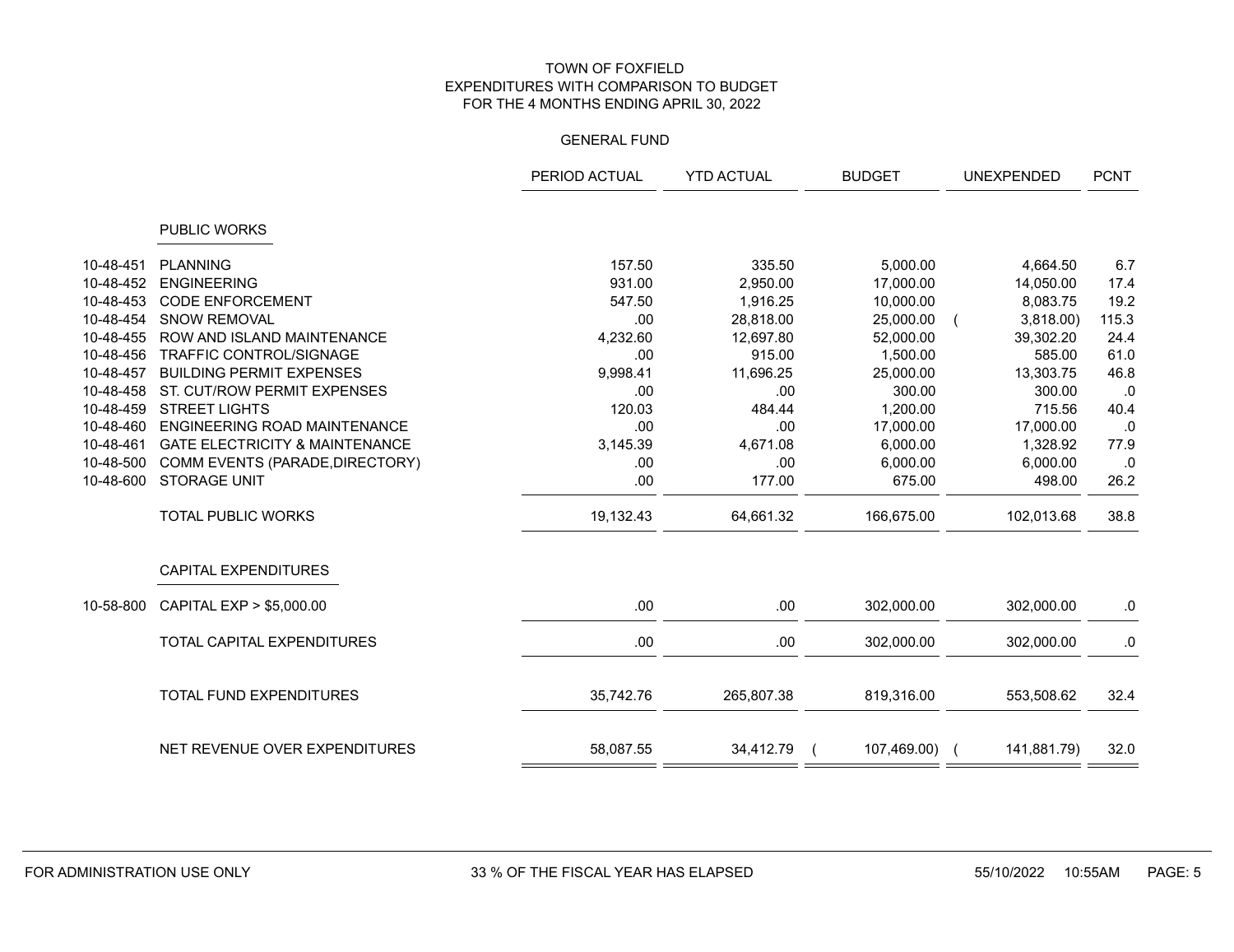### OPEN SPACE FUND

|                        |                                                            | PERIOD ACTUAL | <b>YTD ACTUAL</b> | <b>BUDGET</b>       | <b>UNEXPENDED</b>   | <b>PCNT</b>         |
|------------------------|------------------------------------------------------------|---------------|-------------------|---------------------|---------------------|---------------------|
|                        | <b>REVENUES</b>                                            |               |                   |                     |                     |                     |
| 22-30-130<br>22-30-611 | ARAPAHOE CO OPEN SPACE DISTRIB<br><b>INTEREST EARNINGS</b> | .00<br>67.33  | .00<br>132.07     | 20,000.00<br>100.00 | 20,000.00<br>32.07) | ${\bf .0}$<br>132.1 |
|                        | <b>TOTAL REVENUES</b>                                      | 67.33         | 132.07            | 20,100.00           | 19,967.93           | .7                  |
|                        | TOTAL FUND REVENUE                                         | 67.33         | 132.07            | 20,100.00           | 19,967.93           | .7                  |
|                        | <b>EXPENDITURES</b>                                        |               |                   |                     |                     |                     |
| 22-40-511              | <b>MAINTENANCE</b>                                         | .00           | .00.              | 4,000.00            | 4,000.00            | ${\bf .0}$          |
|                        | <b>TOTAL EXPENDITURES</b>                                  | .00           | .00.              | 4,000.00            | 4,000.00            | ${\bf .0}$          |
|                        | TOTAL FUND EXPENDITURES                                    | .00           | .00.              | 4,000.00            | 4,000.00            | ${\bf .0}$          |
|                        | NET REVENUE OVER EXPENDITURES                              | 67.33         | 132.07            | 16,100.00           | 15,967.93           | .8                  |
|                        |                                                            |               |                   |                     |                     |                     |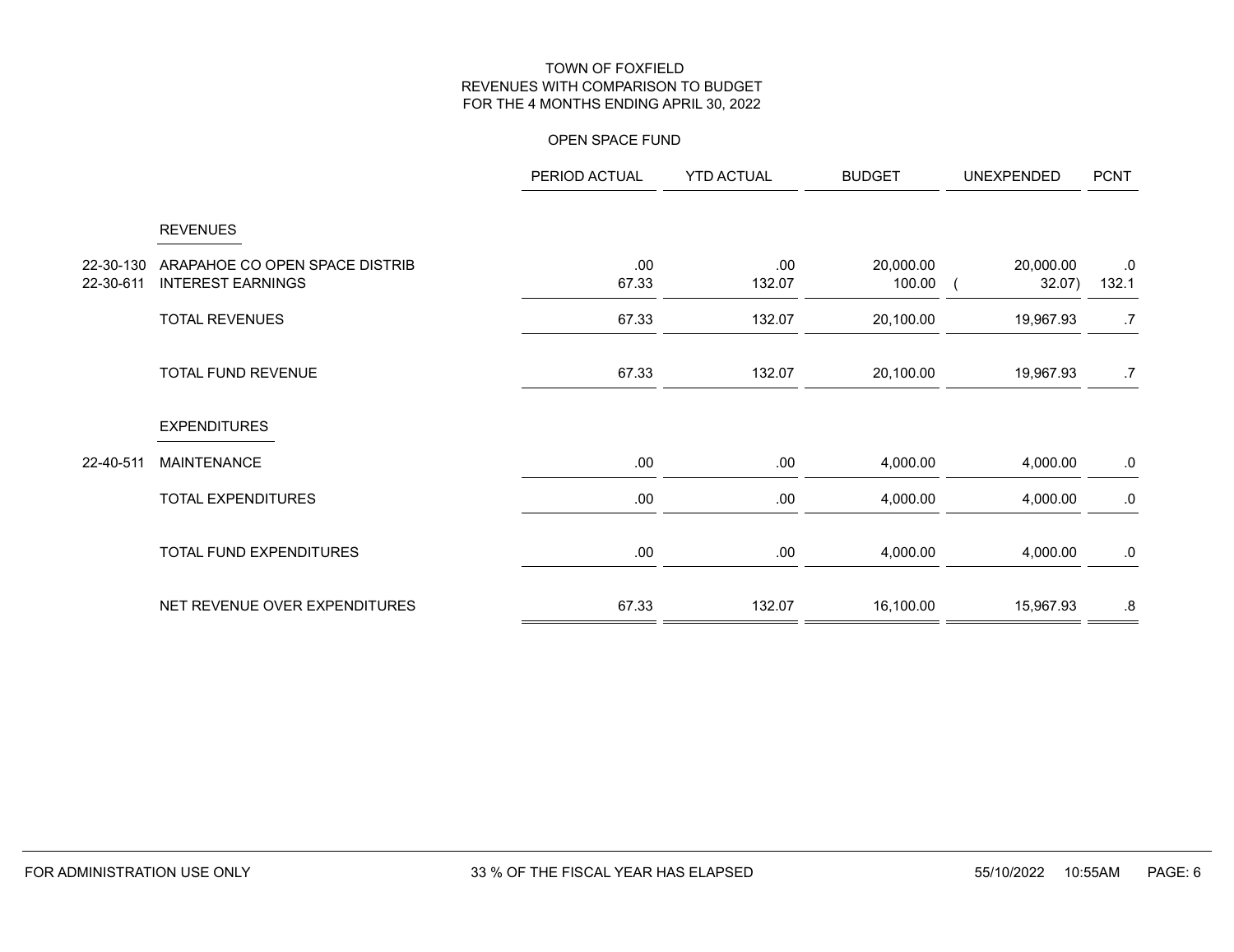#### AMERICAN RESCUE PLAN FUND

|                        |                                                      | PERIOD ACTUAL | <b>YTD ACTUAL</b> | <b>BUDGET</b>      | <b>UNEXPENDED</b>   | <b>PCNT</b> |  |
|------------------------|------------------------------------------------------|---------------|-------------------|--------------------|---------------------|-------------|--|
|                        | <b>REVENUE</b>                                       |               |                   |                    |                     |             |  |
| 23-30-150<br>23-30-611 | AMERICAN RESCUE PLAN FUNDS<br><b>INTEREST INCOME</b> | .00<br>31.41  | .00<br>62.91      | 98,277.00<br>20.00 | 98,277.00<br>42.91) | .0<br>314.6 |  |
|                        | <b>TOTAL REVENUE</b>                                 | 31.41         | 62.91             | 98,297.00          | 98,234.09           | $\cdot$ 1   |  |
|                        | TOTAL FUND REVENUE                                   | 31.41         | 62.91             | 98,297.00          | 98,234.09           | $\cdot$ 1   |  |
| 23-41-140              | NEGATIVE ECONOMIC IMPACT EXP                         | 5,387.58      | 5,387.58          | 50,000.00          | 44,612.42           | 10.8        |  |
|                        | <b>TOTAL DEPARTMENT 41</b>                           | 5,387.58      | 5,387.58          | 50,000.00          | 44,612.42           | 10.8        |  |
|                        | TOTAL FUND EXPENDITURES                              | 5,387.58      | 5,387.58          | 50,000.00          | 44,612.42           | 10.8        |  |
|                        | NET REVENUE OVER EXPENDITURES                        | $5,356.17)$ ( | 5,324.67)         | 48,297.00          | 53,621.67           | (11.0)      |  |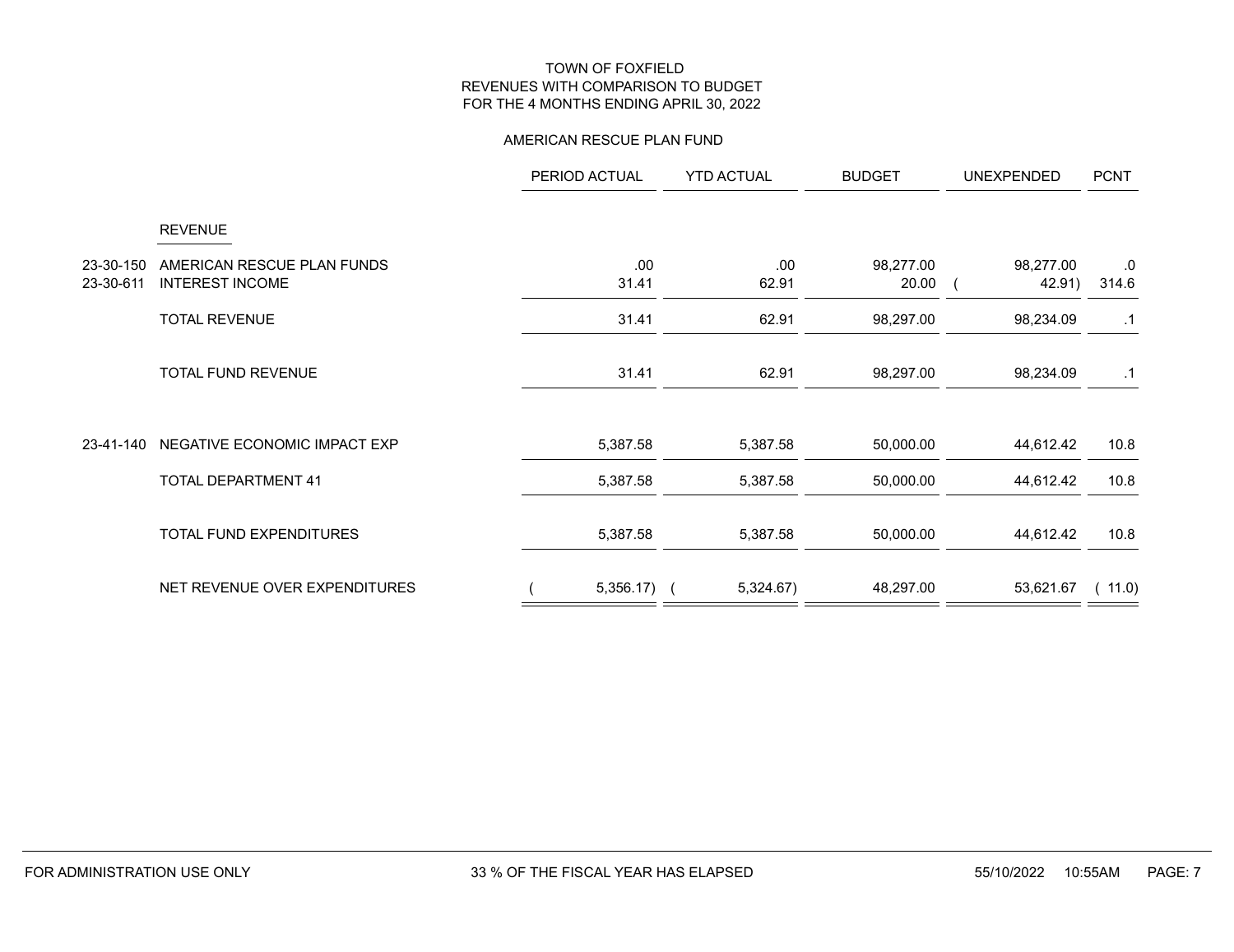#### **CTF**

|                        |                                                     | PERIOD ACTUAL | <b>YTD ACTUAL</b> | <b>BUDGET</b>     | <b>UNEXPENDED</b> | <b>PCNT</b>  |
|------------------------|-----------------------------------------------------|---------------|-------------------|-------------------|-------------------|--------------|
|                        | <b>REVENUES</b>                                     |               |                   |                   |                   |              |
| 31-30-611<br>31-30-634 | <b>INTEREST EARNINGS</b><br><b>CTF DISTRIBUTION</b> | 10.96<br>.00  | 22.43<br>2,602.55 | 30.00<br>7,800.00 | 7.57<br>5,197.45  | 74.8<br>33.4 |
|                        | <b>TOTAL REVENUES</b>                               | 10.96         | 2,624.98          | 7,830.00          | 5,205.02          | 33.5         |
|                        | <b>TOTAL FUND REVENUE</b>                           | 10.96         | 2,624.98          | 7,830.00          | 5,205.02          | 33.5         |
|                        | <b>EXPENDITURES</b>                                 |               |                   |                   |                   |              |
| 31-40-550              | <b>MAINTENANCE</b>                                  | 96.64         | 1,443.17          | 13,000.00         | 11,556.83         | 11.1         |
|                        | <b>TOTAL EXPENDITURES</b>                           | 96.64         | 1,443.17          | 13,000.00         | 11,556.83         | 11.1         |
|                        | TOTAL FUND EXPENDITURES                             | 96.64         | 1,443.17          | 13,000.00         | 11,556.83         | 11.1         |
|                        | NET REVENUE OVER EXPENDITURES                       | 85.68)        | 1,181.81          | $5,170.00$ (      | 6,351.81)         | 22.9         |